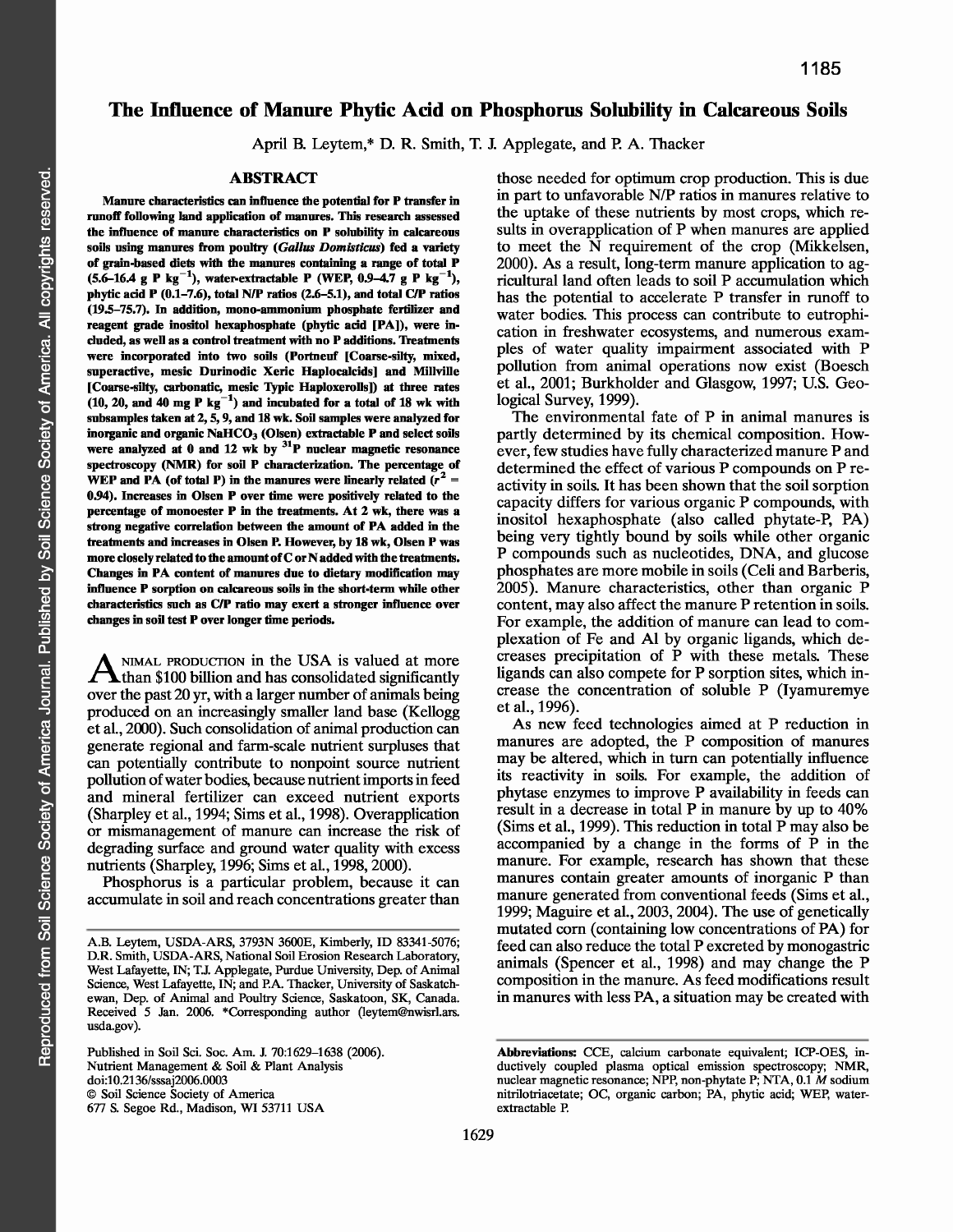an enhanced potential for undesirable P losses (Smith et al., 2004; Maguire et al., 2005).

Variability in soluble P in runoff from manureamended soils is also linked to differences in soil properties. However, most studies have been performed on Eastern USA soils, where rain fed agriculture occurs primarily on acidic soils, and the dynamics of P in soil are primarily controlled by Al and Fe. In contrast, agricultural soils of the Western USA are typically irrigated and contain high  $CaCO<sub>3</sub>$  and low organic matter concentrations. Inorganic P reactions in such soils are conventionally considered to be controlled primarily by Ca (Lindsay, 1979), although some studies found that P sorption in calcareous soils was more closely related to the amount of organically complexed Fe and Mn (Leytem and Westermann, 2003), the iron oxide and clay content (Hamad et al., 1992; Ryan et al., 1985; Solis and Torrent, 1989), and aluminum oxides (Castro and Torrent, 1998).

Organic P compounds also have the ability to form complexes or precipitate with metal cations, the extent of which is dependent on the type of organic P (Celi and Barberis, 2005). Inositol phosphates, such as PA, have a high affinity for complexation with metal cations (Cosgrove, 1980; Nolan and Duffin, 1987). In soils, complexation with metals, particularly Fe and Ca, increase the stabilization of organic P compounds (Harrison, 1987; House and Denison, 2002). In calcareous soils, there is great potential for the formation of complexes between organic P compounds and Ca containing minerals. For example, precipitation of PA with calcite occurs at very low concentrations of PA (Celi et al., 2000). This explains why, in some calcareous soils, the organic P content is positively correlated to the calcium content (Harrison, 1987).

It has also recently been shown that the amount of C added with manures can influence changes in extractable P with manure additions to calcareous soils (Leytem et al., 2005; Leytem and Westermann, 2005). The inverse relationship found between the increase in extractable soil P and the addition of C in manure in these studies strongly suggests the importance of microbial processes in regulating P solubility following manure application to calcareous soils. This is potentially important, because few models or indexes account for microbial immobilization. In the Leytem et al. (2005) study, it was shown that this effect overrides the influence of soil chemical properties such as  $CaCO<sub>3</sub>$  concentration, clay content, pH, or amorphous metal concentrations on soil P sorption, at least in the short term.

The previous studies examining the influence of manure characteristics on P sorption in calcareous soils used manures with a narrow range of organic P concentrations. One question that arises is; will the effects of added C still be the controlling characteristic for P solubility in manure amended calcareous soils when there is a wide range in organic P concentrations in the manures. Therefore, the objective of this study was to determine the impact of altering the organic P fraction of manures, in particular PA, on P reactivity and solubility in calcareous soils.

## **MATERIALS AND METHODS**

#### **Soil Sampling and Analysis**

Two calcareous soils (0- to 30-cm depth), a Portneuf and Millville, were used in the incubation study; both are irrigated agricultural soils in the semiarid Western USA (Table 1). Particle size was determined by the hydrometer method (Gee and Bauder, 1986). Organic C (OC) was determined using the method of Walkley and Black (1934). The pH was measured in a saturated paste using a combination electrode (Robbins and Wiegand, 1990). Calcium carbonate equivalent (CCE) was determined with the titrimetric method of Allison and Moodie (1965). Water-extractable P was determined using inductively coupled plasma optical emission spectroscopy (ICP-OES) after extraction of  $\overline{1}$  g of soil with 100 mL of deionized water, shaken for 1 h, and filtered through a  $0.45$ - $\mu$ m membrane. Sodium bicarbonate-extractable P was determined using the method of Olsen et al. (1954). Oxalate-extractable Al  $(\overline{Al}_{ox})$ and Fe (Fe<sub>ox</sub>) were obtained by extraction with 0.2  $\dot{M}$  ammonium oxalate at pH 3 to obtain a measure of the amorphous Al and Fe in the soils (Jackson et al., 1986). Organically complexed Fe (Fe<sub>nta</sub>) and Mn (Mn<sub>nta</sub>) were extracted with 0.1 M sodium nitrilotriacetate (NTA) at pH 8.3, with a soil/solution ratio 1:200, and filtration through a  $0.45$ - $\mu$ m membrane (Yuan et al., 1993). Water-extractable and bicarbonate-extractable P was quantified by the colorimetric method of Murphy and Riley (1962). Oxalate and NTA extractable Fe, Al, and Mn were quantified by ICP-OES detection.

#### **Manure Collection and Analysis**

Six manures were obtained from dietary studies using either laying hens or broiler chicks. Four manures were from laying hens fed corn-based diets (C1-C4) with variation in nonphytate P (NPP), calcium addition (Ca), and one diet having phytase addition (C4). Dietary P and Ca content are described in Table 2. The manures from diets C1-C4 were obtained from 41-wk-old Hy-line W36 hens, with 84% hen egg production, and consuming 93.2 g hen<sup>-1</sup> d<sup>-1</sup>. There were two birds per pen and diets were fed for 10 wk before manure collection. Excreta were collected by placing pans under four cages per diet for a 48-h period. After which time, the manure was pooled by diet

**Table 1. Select physical and chemical properties of soils used in the incubation study.**

|                                                                                                                      | Soils                                                                                      |                                                                                       |  |  |  |
|----------------------------------------------------------------------------------------------------------------------|--------------------------------------------------------------------------------------------|---------------------------------------------------------------------------------------|--|--|--|
| <b>Soil Properties</b>                                                                                               | <b>Portneuf</b>                                                                            | <b>Millville</b><br>coarse-silty,<br>carbonatic,<br>mesic Typic<br><b>Haploxeroll</b> |  |  |  |
| <b>Classification</b>                                                                                                | coarse-silty, mixed<br>superactive, mesic<br><b>Durinodic Xeric</b><br><b>Haplocalcids</b> |                                                                                       |  |  |  |
| Clay†, g kg <sup>-1</sup><br>OC‡, g kg <sup>-1</sup>                                                                 | 180                                                                                        | 146                                                                                   |  |  |  |
|                                                                                                                      | 7.5                                                                                        | 13.5                                                                                  |  |  |  |
| pH§                                                                                                                  | 7.6                                                                                        | 7.9                                                                                   |  |  |  |
| $CCE$ l, g kg <sup>-1</sup>                                                                                          | 170                                                                                        | 496                                                                                   |  |  |  |
| WEP#, $mg\ kg^{-1}$                                                                                                  | 0.03                                                                                       | 2.33                                                                                  |  |  |  |
|                                                                                                                      | 4.0                                                                                        | 18.8                                                                                  |  |  |  |
| Olsen P††, mg kg <sup>-1</sup><br>Al <sub>ox</sub> ‡‡, g kg <sup>-1</sup><br>Fe <sub>ox</sub> ‡‡, g kg <sup>-1</sup> | 0.65                                                                                       | 0.96                                                                                  |  |  |  |
|                                                                                                                      | 0.45                                                                                       | 0.97                                                                                  |  |  |  |
| Fenta III, g $kg^{-1}$                                                                                               | 0.50                                                                                       | 0.46                                                                                  |  |  |  |
| $\mathbf{Mn_{nta}}$ ¶¶, g kg $^{-1}$                                                                                 | 0.27                                                                                       | 0.29                                                                                  |  |  |  |

**t Particle size determined by method of Gee and Bauder (1986).**

**\* Organic carbon (Walkley and Black, 1934).**

§ **pH determined with** 1:1 **soWsolution ratio.**

**<sup>11</sup>Calcium carbonate equivalent (Allison and Moodie, 1965).**

# Water **extractable P.**

tt **Bicarbonate extractable P.**

**\*\*Oxalate extractable Al and Fe (Jackson et al., 1986).**

**1111Nitrilotriacetate extractable Fe and Mn (Yuan et al., 1993).**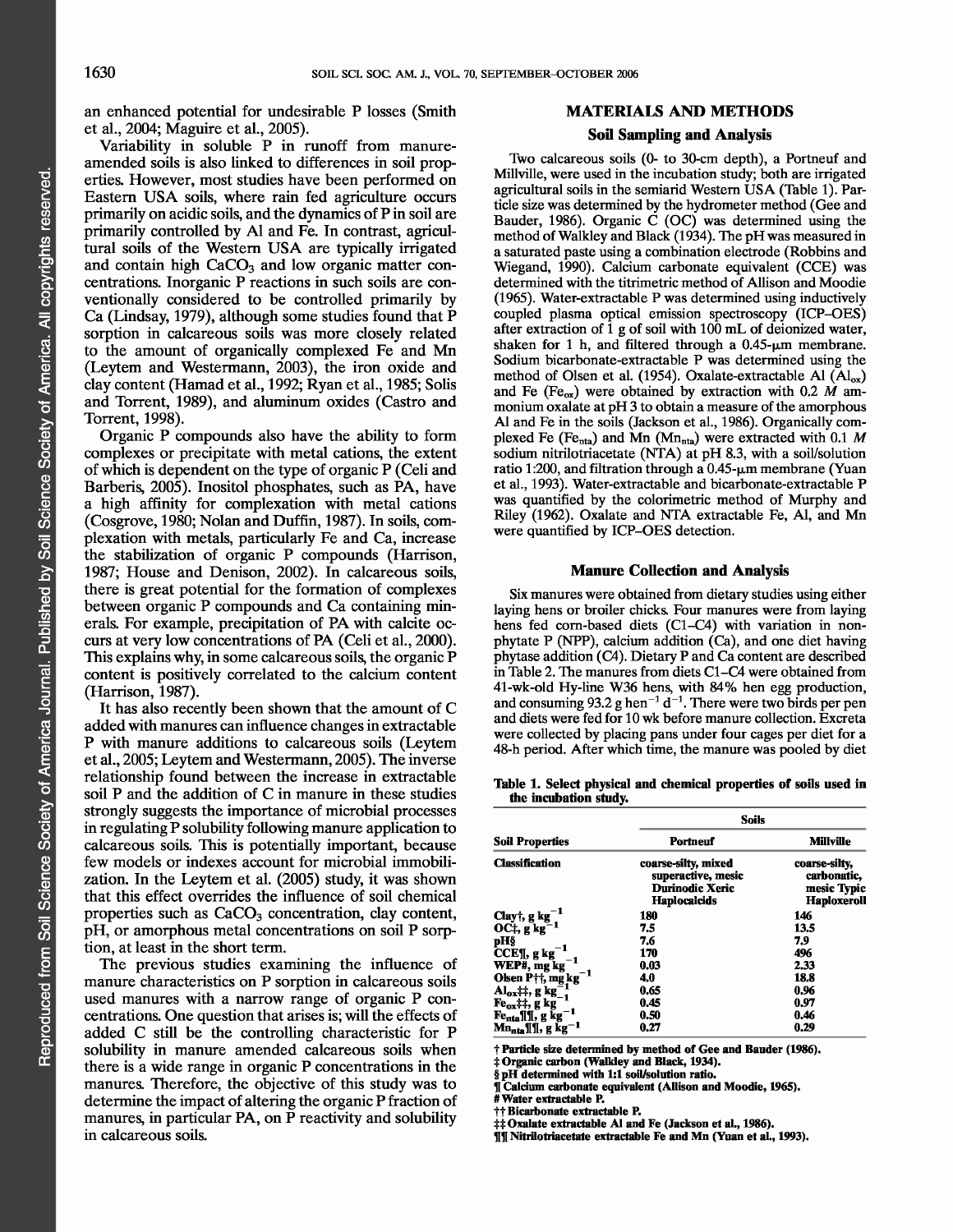| <b>Manure property</b>                                       | C1                                     | C <sub>2</sub>                         | C3                              | C4                                                       | <b>B1</b>                       | <b>B2</b>                       |
|--------------------------------------------------------------|----------------------------------------|----------------------------------------|---------------------------------|----------------------------------------------------------|---------------------------------|---------------------------------|
| Diet composition?                                            | 0.54% TP, 0.32%<br><b>NPP, 3.8% Ca</b> | 0.38% TP, 0.16%<br><b>NPP, 3.8% Ca</b> | 0.38% TP 0.16%<br>NPP, 3.56% Ca | 0.38% TP 0.16% NPP, 3.56%<br>Ca, 400 U phytase $kg^{-1}$ | $0.35\%$ TP<br><b>0.11% NPP</b> | $0.30\%$ TP<br><b>0.30% NPP</b> |
| Total P, $g kg^{-1}$                                         | 16.4                                   | 9.8                                    | 10.1                            | 10.3                                                     | 6,4                             | 5.6                             |
| Water extractable P,<br>$g kg^{-1}$                          | 4.7                                    | 0.9                                    | 1.64                            | 3.8                                                      | 4.7                             | 4,1                             |
| % Water extractable P<br>of Total P                          | 28                                     | 10                                     | 16                              | 37                                                       | 74                              | 73                              |
| Total Ca, $g kg_1^{-1}$<br>Total Al, $g kg_1^{-1}$           | 64.7                                   | 70.3                                   | 46.5                            | 57.6                                                     | 1.0                             | 0.8                             |
|                                                              | 1.00                                   | 0.80                                   | 0.69                            | 0.67                                                     | 0.09                            | 0.05                            |
|                                                              | 0.84                                   | 0.56                                   | 0.61                            | 0.59                                                     | 0.43                            | 0.40                            |
| Total Fe, g kg <sup>-</sup><br>Total Mn, g kg <sup>-</sup>   | 0.35                                   | 0.31                                   | 0.32                            | 0.30                                                     | 0.25                            | 0.28                            |
| Total N, $g \text{ kg}^{-1}$<br>Total C, $g \text{ kg}^{-1}$ | 42.1                                   | 40.8                                   | 41.1                            | 42.9                                                     | 24.9                            | 28.4                            |
|                                                              | 320                                    | 318                                    | 325                             | 313                                                      | 418                             | 423                             |
| <b>N/P</b>                                                   | 2.56                                   | 4.14                                   | 4.08                            | 4.18                                                     | 4.67                            | 5.07                            |
| C/P                                                          | 19.5                                   | 32.4                                   | 32.3                            | 30.5                                                     | 65.2                            | 75.7                            |

|  | Table 2. Select properties of the manures used in the incubation studies. (All measurements on a dry weight basis) |  |  |  |
|--|--------------------------------------------------------------------------------------------------------------------|--|--|--|
|  |                                                                                                                    |  |  |  |

**t TP refers to Total P; NPP is non-phytate P.**

and freeze dried. The remaining two manures were obtained from 21-d old male broiler chicks fed a barley-based diet containing either wild-type barley (B1) or low-phytate barley (B2). The birds were housed in raised-floor battery cages with mesh grate floors above fecal collection trays with five birds per pen and five pens per treatment. Feed and water were available ad libitum throughout the 9-d experiment. During the final 2 d of the experiment, clean feces (free from feathers and feed) were collected twice a day from plastic liners placed in the fecal collection trays underneath each pen of birds. Before analysis, the samples were dried in a forced oven dryer at 55°C for 72 h, followed by fine grinding.

Analysis of the manures was as follows: (i) total elements (Al, Ca, Fe, Mn, P) were determined by microwave-assisted digestion of a 0.5-g dried sample with 8 mL of concentrated HNO<sub>3</sub> and 2 mL of 30% (v/v)  $H_2O_2$  with ICP-OES detection; (ii) WEP was determined in a 1:100 manure (freeze dried) to deionized water ratio, shaken for 1 h, filtered through a  $0.45$ - $\mu$ m membrane, and analyzed by ICP-OES; (iii) total N and C were determined by combustion of a 50-mg sample in a FlashEA1112 CNS analyzer (CE Elantech, Lakewood, NJ).

The P composition of manures was determined by solution  $31P$  NMR spectroscopy as described by Turner (2004). Briefly, P was extracted in triplicate by shaking  $2.00 \pm 0.01$  g of dried manure with 40 mL of a solution containing 0.5 *M* NaOH and 0.05 *M* EDTA for 4 h at 20°C. Extracts were centrifuged at  $10000 \times g$  for 30 min and aliquots were analyzed for total P by ICP-OES. The remaining solutions from the triplicate extracts were combined, frozen rapidly at  $-80^{\circ}$ C, lyophilized, and ground to a fine powder. Freeze-dried extracts were redissolved in 0.1 mL of  $D_2O$  (for signal lock) and 0.9 mL of a solution containing 1 *M* NaOH and 0.1 *M* EDTA, and then transferred to a 5-mm NMR tube. Solution <sup>31</sup>P NMR spectra were obtained using a Bruker Avance DRX 500 MHz spectrometer (Bruker, Germany) operating at 202.456 MHz for  $^{31}$ P. We used a 5-ps pulse (45°), a delay time of 5.0 s, an acquisition time of 0.8 s, and broadband proton decoupling for all samples. The number of scans varied between 9000 and 14 000, and spectra were plotted with a line broadening of 1 Hz. Chemical shifts of signals were determined in ppm relative to 85% (v/v)  $H_3PO_4$  and assigned to individual P compounds or functional groups based on literature reports (Turner et al., 2003). Signal areas were calculated by integration and P concentrations were calculated by multiplying the proportion of the total spectral area assigned to a specific signal by the total P concentration (g P kg<sup>-1</sup> dry manure) in the original extract. This NMR procedure detects concentrations of P compounds of approximately 0.1 mg P  $kg^{-1}$  of dry manure (Turner, 2004).

#### **Incubation Study**

Each of the six manures was incorporated individually (in triplicate) into 100 g portions of each of the two soils at three P based application rates (10, 20, and 40 mg P kg<sup>-1</sup>). A fertilizer treatment (mono-ammonium phosphate, MAP) and reagent grade inositol hexaphosphate (PA) were applied at the same P rate for comparison with manure P, and a control (unamended soil) was included for each soil. The rates used were typical of those used for potato *(Solanum spp.)* production in Idaho where recommended P applications range from 0 to 36 mg P  $kg^{-1}$ , depending on bicarbonate-extractable P concentration and soil lime content (McDole et al., 1987).

After incorporation, the soils were incubated in 250-mL polyethylene containers in a constant temperature room (22°C) in a completely randomized design. Two holes were made in the tops of the incubation containers to allow gas exchange and prevent anaerobic conditions during the incubation. Soil moisture content (20% by weight) was maintained by adding deionized water at weekly intervals, and moisture varied <1% between adjustments.

Soils were incubated for 18 wk with subsamples (approximately 3 g) taken after 2, 5, 9, and 18 wk. Moist subsamples of the incubation soil mixtures were analyzed for bicarbonate extractable P using the method of Olsen et al. (1954), P was quantified using the colorimetric method of Murphy and Riley (1962). Molybdate-reactive P in soil bicarbonate extracts includes only inorganic orthophosphate (Coventry et al., 2001). Total P in the extracts was determined by the same procedure following acid-persulphate digestion. Briefly, samples (1 mL) were acidified by adding  $0.15$  mL of 3  $M$   $H_2SO_4$ and digested (in autoclave) with 3.85 mL of 26 mM  $K_2S_2O_8$ (20 **mAl** final concentration) at 120°C and 100 kPa for 45 min. Organic P was calculated as the difference between total and inorganic P. One set of manure-treated soils (Portneuf, C1- C4 treatments only) was chosen for <sup>31</sup>P NMR analysis, due to the high cost of this analysis. Extractions for <sup>31</sup>P NMR analysis were made immediately after manure incorporation and then at 12 wks, using the above method with the following exception: extracts were performed by shaking 5 g of soil with 100 mL of a solution containing 0.25 *M* NaOH and 0.05 *M* EDTA for 16 h at 22°C (Cade-Menun and Preston, 1996).

#### **Calculation of Increase in Olsen P**

The increase in Olsen P was calculated for the six manure, PA, and fertilizer treatments evaluated in the incubation study. This calculation allows comparison of the increase in Olsen P due to treatment application, thereby normalizing for soil test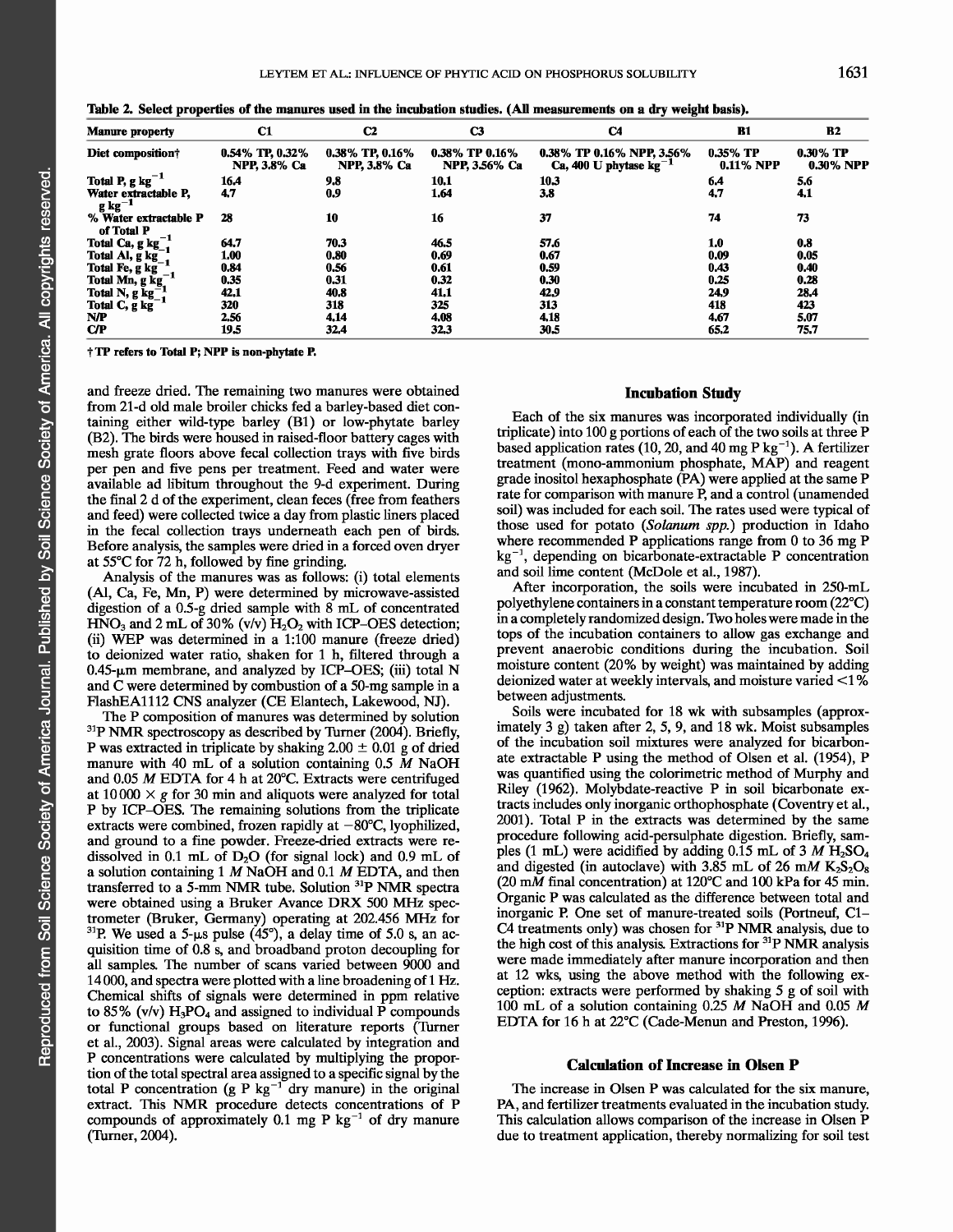|    | <b>Total manure P</b> | <b>Total NaOH-EDTA P+</b> | <b>Phosphate#</b> | <b>Phosphate monoesters:</b> | <b>Phytic acid</b> # | Pyrophosphate‡ |
|----|-----------------------|---------------------------|-------------------|------------------------------|----------------------|----------------|
|    |                       |                           | g P kg dry wt.    |                              |                      |                |
| C1 | 16.41                 | 15.61 (95)                | 7.21 (46)         | 0.58(4)                      | 7.61 (49)            | 0.21(1)        |
| C2 | 9.82                  | 9.49 (97)                 | 1,22 (13)         | 0.55(6)                      | 7.62 (80)            | 0.10(1)        |
| C3 | 10.07                 | 9.12(91)                  | 2,02(22)          | 0.60(7)                      | 6.38(70)             | 0.13(1)        |
| C4 | 10.26                 | 9.61(94)                  | 5.33 (56)         | 0.65(7)                      | 3.39(35)             | 0.13(1)        |
| B1 | 6.41                  | 6.36 (99)                 | 4,46 (70)         | 1.18(19)                     | 0.74(12)             | <b>ND¶</b>     |
| B2 | 5.59                  | 5.15 (92)                 | 3.88(75)          | 1,10 (21)                    | 0.14(3)              | ND             |
|    |                       |                           |                   |                              |                      |                |

**Table 3. Phosphorus concentrations in poultry manure. Phosphorus concentrations were determined by NaOH-EDTA extraction and solution** 31**P NMR spectroscopy.**

**t Values in parenthesis are the proportion** (%) **of the total manure P determined by microwave digestion.** \* **Values in parenthesis are the proportion** (%) **of the NaOH-EDTA extracted P. IIND, not detected.**

P changes without manure addition. After addition of 10, 20, or 40 mg P  $kg^{-1}$  and incubation, we calculated the increase in Olsen P in treated soils  $(P_T)$  as follows:

Increase in Olsen P (mg kg<sup>-1</sup>) = Soil  $P_T$  - Soil  $P_{Control}$ 

#### **Statistics**

All statistical analyses were performed using the Statistical Analysis System (SAS Institute, 1999). We used linear regression analysis (GLM), Pearson correlation, and analysis of variance using Duncan's multiple range test  $(P < 0.05)$  for mean separation. Slope comparisons were performed using the Mixed procedure and were determined to be different as evidenced by non-overlap of the associated 95% confidence intervals.

# **RESULTS**

# **Soil Properties**

These two soils were selected as they had differences in physical and chemical properties commonly associated with P sorption (Table 1). The Portneuf soil had greater clay content (180 g kg<sup>-1</sup>) and lower OC content  $(7.5 \text{ g kg}^{-1})$  than the Millville soil (146 g clay kg<sup>-1</sup> and 13.5  $\angle$  OC kg<sup>-1</sup>). The pH values were similar with both soils being somewhat alkaline (pH 7.6 and 7.9). The Millville soil had a much greater CCE (496 g kg<sup>-1</sup>) than the Portneuf soil (170 g  $kg^{-1}$ ), as well as greater oxalateextractable Al and Fe concentration (0.96 and 0.97 g  $kg^{-1}$ , respectively). The organically complexed Fe and Mn in both soils were similar and were approximately 0.48 and 0.28  $g kg^{-1}$ , respectively. The Millville soil had greater bicarbonate-extractable P (18.8 mg  $kg^$ and WEP (2.33 mg  $kg^{-1}$ ) than the Portneuf soil (4.0) and 0.03 mg  $kg^{-1}$ , respectively). Crop responses to P additions are not expected in soils with Olsen P concentrations  $>$  20 to 25 mg P kg<sup>-1</sup> (McDole et al., 2005).

### **Manure Characterization**

Select chemical properties of the manures are reported in Table 2. There was a range in total P of the six manures  $(5.6-16.4 \text{ g kg}^{-1})$  with C1 (corn-based industry standard diet) having the greatest total P while the diets from broilers fed barley (B1 and B2) had the least total P. The WEP ranged from 0.9 to 4.7  $g kg^{-1}$ , with B1 and C1 having the greatest WEP. The percentage WEP of TP ranged from 10 to 74%, with the manures from the two barley-based diets having the greatest percentage. Total Ca ranged from 0.8 to 70.3 g

 $kg^{-1}$ , with the two barley-based diets having the least Ca concentrations. The ranges in total Al, Fe, and Mn were as follows: 0.05 to 1.00 g Al kg $^{-1}$ , 0.40 to 0.84 g Fe kg $^{-1}$ , and 0.25 to 0.35 g Mn  $kg^{-1}$ , with the manures from the barley-based diets having the least concentrations. The average manure total N for the corn-based diets was 41.7  $g$  kg<sup>-1</sup>, while it was 26.6 g kg<sup>-1</sup> for the barley based diets, resulting in N/P ratios between 2.56 and 5.07. The average manure total C for the corn-based diets was 319 g  $kg^{-1}$ , while it was 421 g  $kg^{-1}$  for the barley-based diets, resulting in a range of C/P ratios of 19.5 to 75.7.

The NaOH-EDTA extraction for <sup>31</sup>P NMR analysis recovered between 91 and 99% of the total P in the manure samples (Table 3). There was a wide range in phosphate (13-75% of total extractable P) and PA (3-80% of total extractable P) concentrations in the manures. The proportion of other monoesters (excluding PA) in the manures varied with the manures from the corn based diets having small proportions of other monoesters  $(\sim 7\%$ of total extractable P), while the manures from the barley based diets had much greater proportions of other monoesters ( $\sim$ 20% of total extractable P). There were also small amounts (<1% of total extractable P) of pyrophosphate detected in the manure samples from the corn based diets. There was no significant relationship between Total P and WEP in the manures. The manure WEP/Total P and PA/Total P were negatively related (WEP/TP  $= -0.87$  PA/  $TP + 84.6, r^2 = 0.94, P < 0.001$ ; Fig. 1).



**Fig. 1. Relationship between the percentage of phytic acid P in manures and the percentage of water extractable P in the manures.**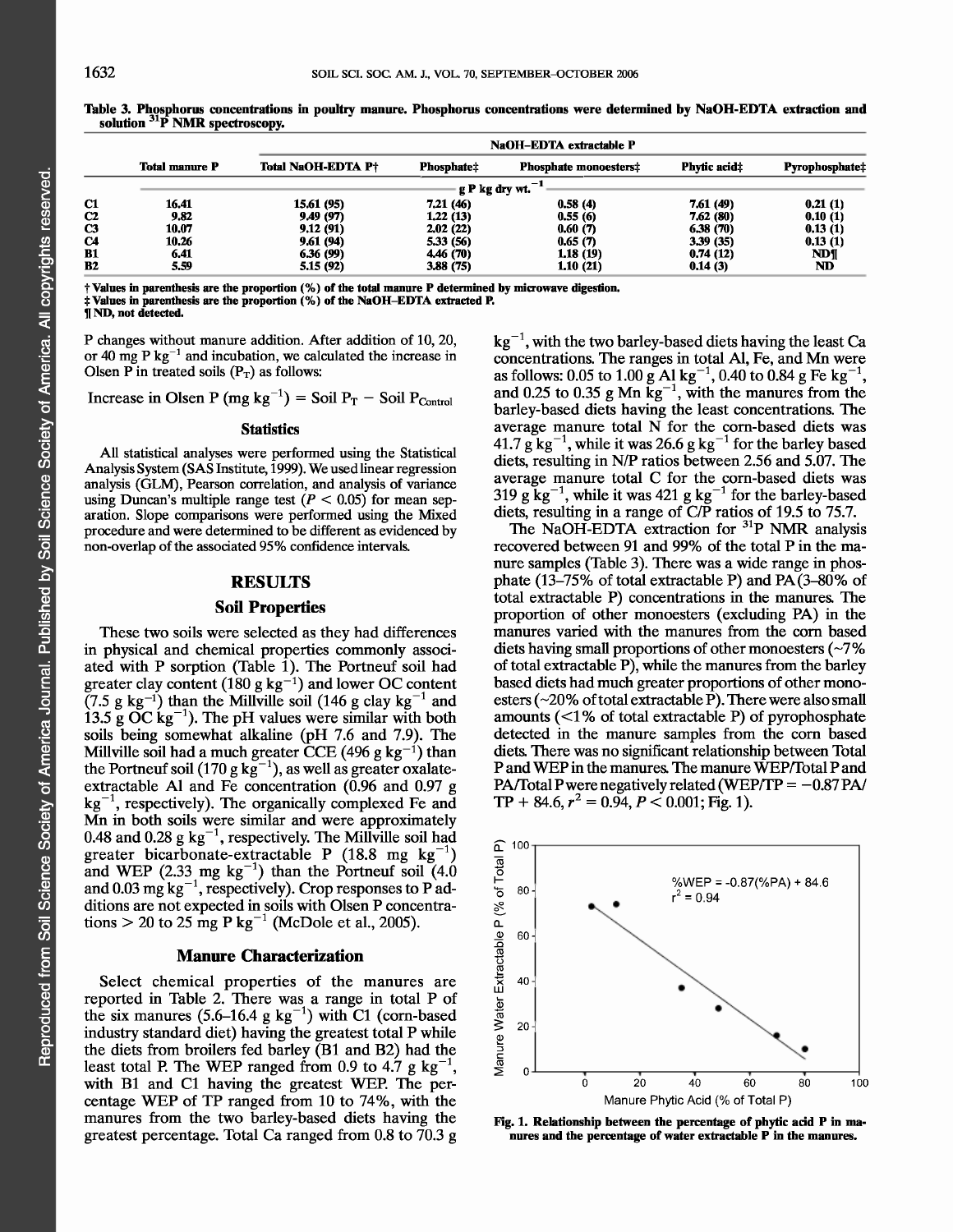# **Incubation Study**

In the Portneuf soil, there was an initial increase in Olsen P following treatment application for all but the PA treatment, after which there was a decrease in Olsen P for the mono-ammonium phosphate treatment, an increase for the PA, C2 and C3 treatments, and little change in the remaining treatments over the 18-wk incubation period (Fig. 2a, 40 mg  $kg^{-1}$  rate only). Treatment application on the Millville soil caused an initial increase in Olsen P following treatment application for all but the PA and C2 treatments, after which there was an increase in all treatments from 2 to 5 wk followed by a decrease in Olsen P for all but the PA treatment during the remaining incubation period (Fig. 2b, 40 mg  $kg^$ rate only).

The Portneuf soil had an initial increase of Olsen organic P for some of the treatments. Generally speaking, the organic P decreased over the first 9 wk then was stable from 9 to 18 wk (Fig. 3a). Treatment effect on Olsen organic P was more pronounced in the Millville soil, where there was an initial increase in Olsen organic P with treatment application followed by a decrease over time, the only exception being the B2 treatment, which had an increase in Olsen organic P from 9 to 18 wk (Fig. 3b).

The change in Olsen P over time was linearly related to the percentage of PA present in the treatments (Fig. 4,  $r^2 = 0.64$ ). As the percentage of PA increased in the treatment, the Olsen P also increased over the 18-wk incubation study, suggesting that the PA was being hydrolyzed over time and releasing soluble P. To investi-



**Fig. 2. Change in Olsen inorganic P for all treatments over the 18-wk incubation period at the 40 mg kg -1 application rate on the (a) Porineuf and (b) Millville soils.**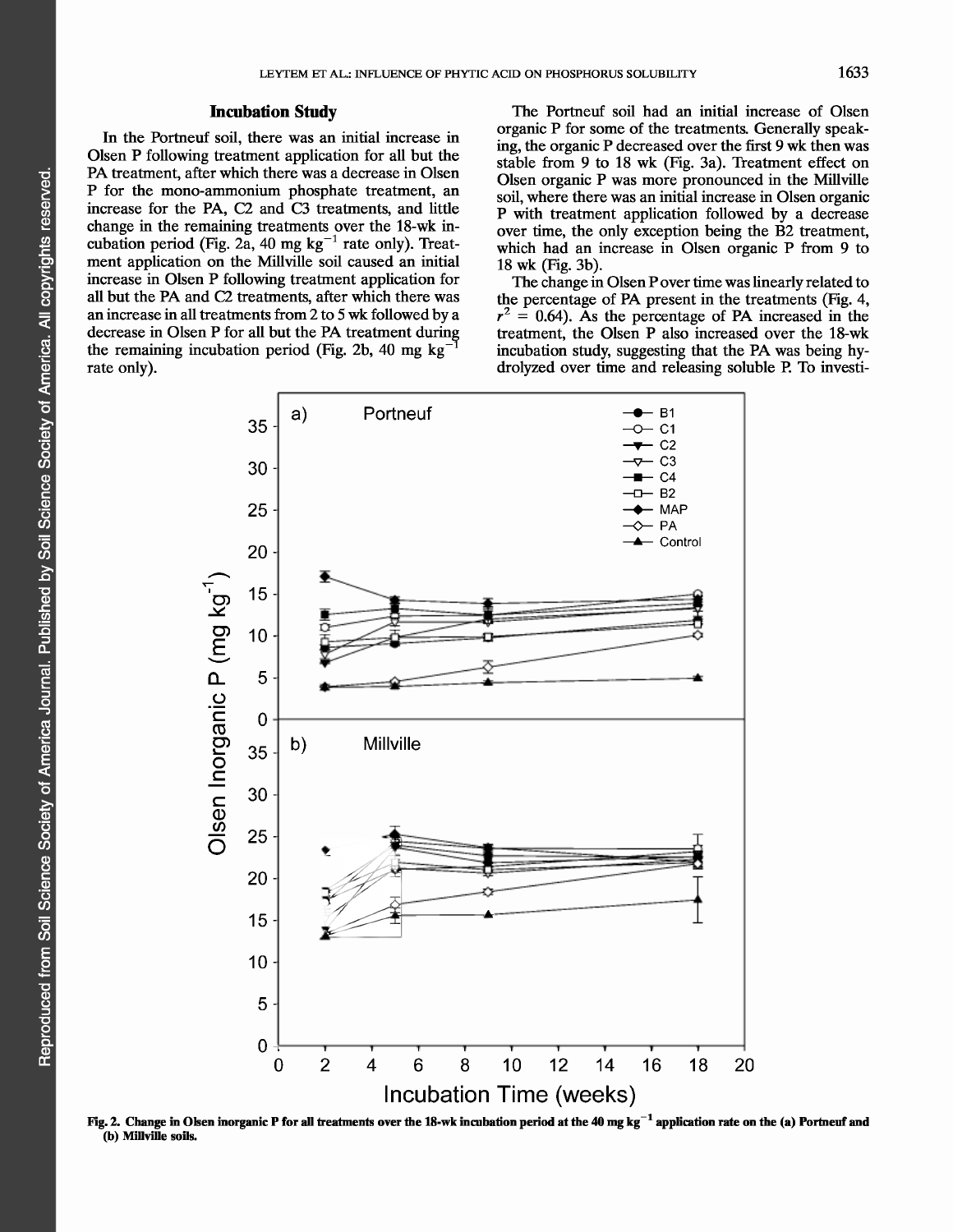

**Ng. 3. Change in Olsen organic P for all treatments over the 18-wk** incubation period at the  $40$  mg  $kg^{-1}$  application rate on the  $(a)$ **Portneuf and (b) Millville soils.**

gate this,  ${}^{31}P$  NMR was used to monitor changes in PA over the first 12 wk of incubation. The presence of PA was detected in all samples analyzed immediately following incorporation of the treatments into the soils (as indicated by peaks at 4.5, 4.7, 5.1, and 5.9 ppm); however, after 12 wk of incubation, there were no measurable amounts of PA present, supporting the theory that the increase in Olsen P over this time was due in part to hydrolysis of PA (Fig. 5, only C2 spectra shown).

Treatment was significant at all rates for Olsen P on both the Portneuf and Millville soils  $(P < 0.05)$ . The effect of treatment on increasing Olsen P with application rate was more pronounced at 2 wk than at 18 wk on both soils (Fig. 6; 2- and 18-wk data shown). At 2 wk, the mono-ammonium phopshate treatment had the greatest increase in Olsen P and the PA treatment had the least increase in Olsen P with increasing application rate on both soils (Fig. 6a and 6c, Table  $\overline{4}$ ). There were some differences in increases in Olsen P with application rate between the manure samples at 2 wk, but by the 18 wk sampling date there were few differences between these treatments (Fig. 6b and 6d). Treatment differences were most pronounced at the highest P application rate  $(40 \text{ mg } P \text{ kg}^{-1})$  on the Portneuf soil and generally followed the trend:  $MAP > CA > C1 > B2 = B1 > C3 >$  $C2 > PA$ . The treatment properties most closely correlated with increases in Olsen P on the two soils were the percentage of phosphate  $(r = 0.85, P > 0.001)$  and



**Ng. 4. The relationship between the change in Olsen P from 2 to 18 wk of incubation and the percentage of phytic acid in the treatments for both soils.**

percentage of PA  $(r = -0.76, P > 0.001)$ . There was a strong linear relationship between manure PA content and increases in Olsen P following 2 wk of incubation for all of the manures (Fig. 7,  $r^2 = 0.57$ ). This relationship improved to  $r^2 = 0.90$  when the manures from the barleybased diets were dropped out of the model (Fig. 7).



**Ng. 5. The P nuclear magnetic resonance spectra (31P NMR) for soils receiving manure from C2 and extracted (a) immediately following manure incorporations and (b) after 12 wk of incubation.**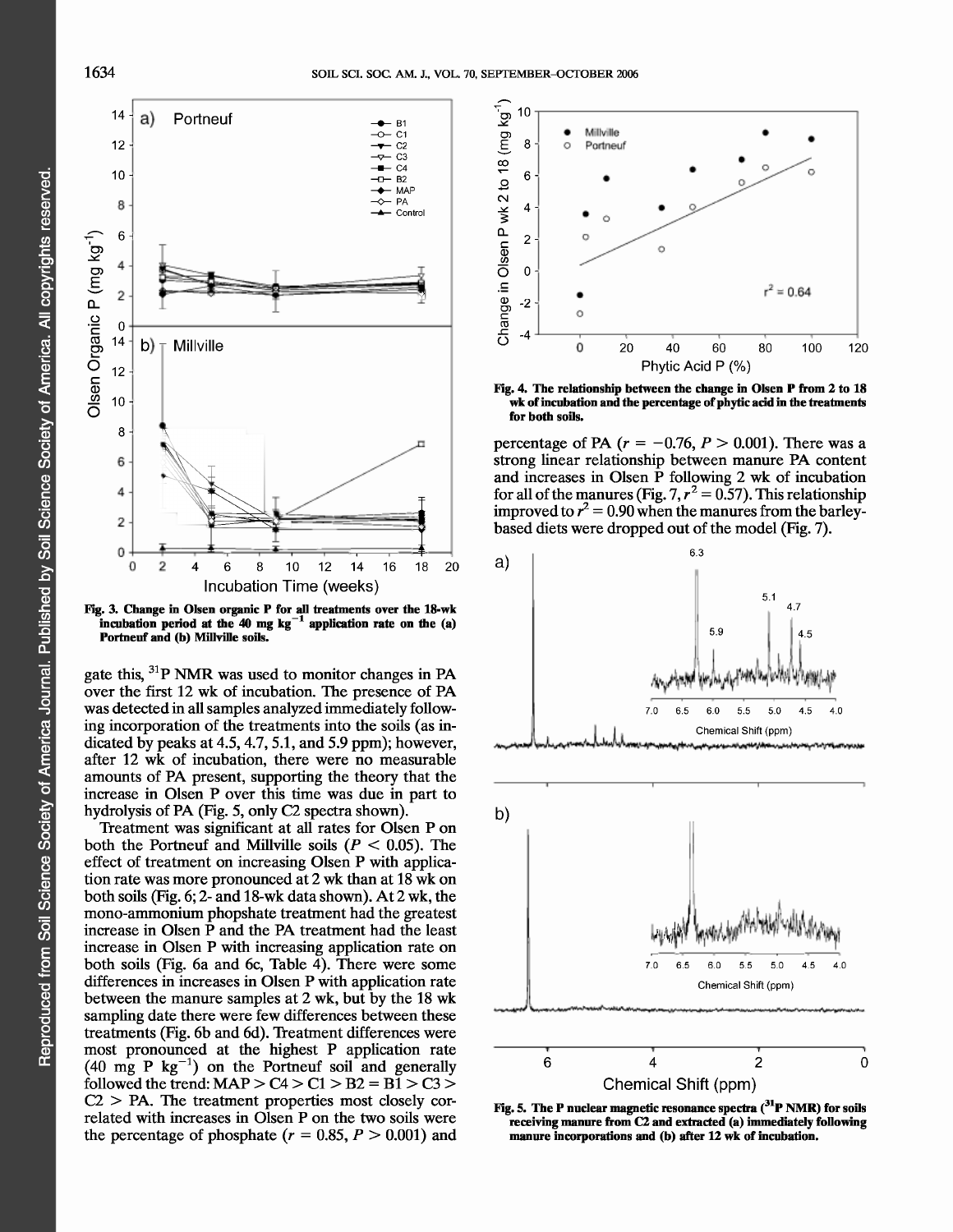

**Fig. 6. The increase in Olsen P with treatment application rate for (a) Portneuf soil at 2 wk, (b) Portneuf soil at 18 wk, (c) Millville soil at 2 wk, and (d) Millville soil at 18 wk.**

As incubation time increased, the relationship between added PA in the manure and Olsen P became insignificant. As time progressed in the incubation study, the relationship between the amounts of C added with the manure became significantly related to Olsen P on the Portneuf soil. At 18 wk, the manure C/P ratio

**Table 4. Regression parameters for the relationship between increase in Olsen** P (y, **mg** kg-1) **and manure applicaiton rate** -  $(x, mg P kg<sup>-1</sup>)$ , after 2 wk of incubation on the Portneuf and **Millville soils.**

| <b>Treatment</b> | <b>Regression Coefficients</b> |           |                   |           |  |  |
|------------------|--------------------------------|-----------|-------------------|-----------|--|--|
|                  |                                | Portneuf  | <b>Millville</b>  |           |  |  |
|                  | Slope                          |           | <b>Slope</b>      | $r^2$     |  |  |
| C1               | $0.18 b$ ‡                     | $0.99***$ | 0.11 bc           | $0.88***$ |  |  |
| $\bf c2$         | 0.07d                          | $0.94***$ | 0.01 d            | NS†       |  |  |
| C3               | 0.10d                          | $0.99***$ | $0.05$ $cd$       | $0.95***$ |  |  |
| C4               | 0.21 <sub>b</sub>              | $0.96***$ | 0.13 <sub>b</sub> | $0.91***$ |  |  |
| B1               | $0.10$ $cd$                    | $0.77***$ | 0.10 <sub>b</sub> | $0.88***$ |  |  |
| B2               | 0.14c                          | $0.99***$ | 0.13 <sub>b</sub> | $0.99***$ |  |  |
| PA               | 0.00 e                         | NS        | 0.00 d            | NS        |  |  |
| MAP              | 0.33a                          | $0.99***$ | 0.26a             | $0.99***$ |  |  |

\*\*\* **Signifies significance at the 0.001 probability level.**

t NS **is not significant.**

**\* Values within columns followed by the same letter are not significantly different at** *P >* **0.05 level.**

14 •  $\bullet$  Corn based diet<br>  $\Box$  Barley based die  $12$ Barley based diet 10  $-0.12x + 11.42$   $r^2 = 0.90$ (corn based diets only) • 8 •  $\sum_{1}^{8}$ 8  $\overline{B}$ 4- •\_ • • e<br>Change<br><sup>o</sup> 2 0 20 40 60 80 100 120 Manure Phytic Acid (%)

was linearly related to Olsen P on the Portneuf soil  $(r^2 = 0.91;$  Fig. 8a), while there was a poor correlation or the Millville soil ( $r^2 = 0.17$ ). However, a similar trend was seen with the manure N/P ratio on the Millville soil

**Fig.** 7. **The relationship between manure phytic acid and change in Olsen P for all treatments on both the Portneuf and Millville soils. Regression equation is for manures from the corn-based diets only.**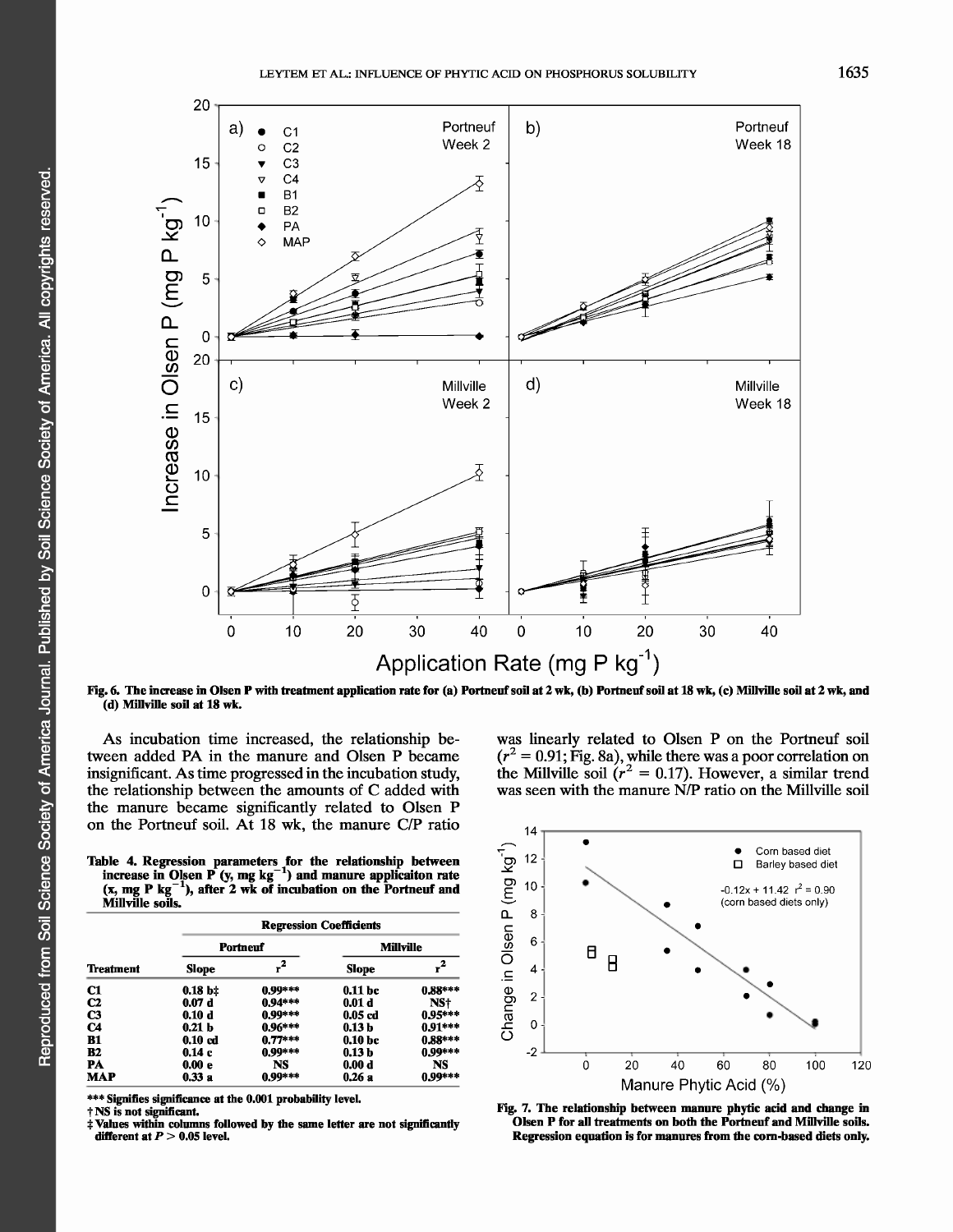

- **Fig. 8. The relationship between increases in Olsen P resulting from manure application of 40 mg P kg 1 following 18 wk incubation and (a) manure C/P ratio on the Portneuf soil and (b) manure N/P ratio on the Millville soil.**

and at 18 wk, manure N/P was linearly related to Olsen  $P(r^2 = 0.75; Fig. 8b)$ .

# **DISCUSSION**

Manure total and WEP concentrations were similar to those reported in other studies evaluating diet modification in poultry (Maguire et al., 2003; Penn et al., 2004; Smith et al., 2004; Vadas et al., 2004). The greatest total P concentration was found in Cl, which is a standard industry diet for laying hens. This diet had the greatest NPP content and therefore the birds excreted the greatest amount of total P. Birds fed this diet were receiving approximately 298 mg of NPP bird<sup>-1</sup> d<sup>-1</sup> which is considerably higher than the reported requirement of 159 mg NPP hen<sup>-1</sup> d<sup>-1</sup> (Boling et al., 2000). The broilers fed the barley-based diet excreted on average only 53% of the total P that was excreted by the average corn fed laying hen. The barley based diets had no inorganic P supplementation and it has been demonstrated by Yingran et al. (2005) that the intrinsic phytase content of barley (582-1016 units  $kg^{-1}$ ) is greater than that of corn  $(15-70 \text{ units kg}^{-1})$ . The combination of these two factors may explain the lower total P content of the manures from the barley based dietary treatments, along with the differences in bird type and management systems.

The proportion of WEP in the manures was directly related to the proportion of PA, the greater the PA content, the lower the WEP fraction. This trend was also observed in broiler litters generated from diet modification where WEP/TP =  $-1.07$  PA/TP + 0.88,  $r^2 = 0.85$ (Maguire et al., 2004). Therefore, the manures containing the lowest percentage of PA had the greatest proportion of WEP (barley-based diets and phytase amended corn-based diet).

The change in Olsen P over the 18-wk incubation period varied between treatments and was greatest for those treatments having the greatest proportion of PA. Conversely, Olsen organic P decreased over the first 9 wk of incubation for all treatments on both soils. An increase in WEP with a concomitant decrease in waterextractable organic P was also seen in soils treated with turkey manures from modified diets (Maguire et al., 2003), but unfortunately, no P speciation data was obtained for these manures.

A similar increase in water and Olsen extractable P was observed for up to 8 wk for soil fertilized with poultry litter from a commercial diet, whereas significant increases were not observed from the same soil fertilized with litter from poultry fed a phytase modified diet (Smith et al., 2005). Unfortunately, Smith et al. (2005) did not determine the specific P compounds in the poultry litters used in the study. Maguire et al. (2004) also reported an increase in WEP from 5 to 29 d of incubation of broiler litters from modified diets in a Rumford loamy sand, the greatest increases in this case were from the manure treatments having the greatest PA content. The <sup>31</sup>P NMR data obtained in the present study suggests that the increase in Olsen P from 0 to 12 wk of incubation could be due to hydrolysis of PA in the manures. There were measurable amounts of PA present in soil extracts of treated soils (corn-based manure treatments only), which disappeared over the 12-wk incubation period resulting in greater orthophosphate concentrations.

In the present study, the effects of treatment on increases in Olsen P with increasing application rate was more pronounced at 2 wk than at  $18$  wk, presumably because of the release of P over time from those treatments having the greatest PA content. At 2 wk, the greatest response in Olsen P was from the monoammonium phosphate treatment on both soils, while the PA treatment had little effect on increases in Olsen P. This increase in Olsen P was highly correlated to the amount of PA present in the treatments. The greater the PA content the less response was generated in Olsen P. This linear relationship was very strong, especially when the two manures from the barley-based diets were dropped from the model.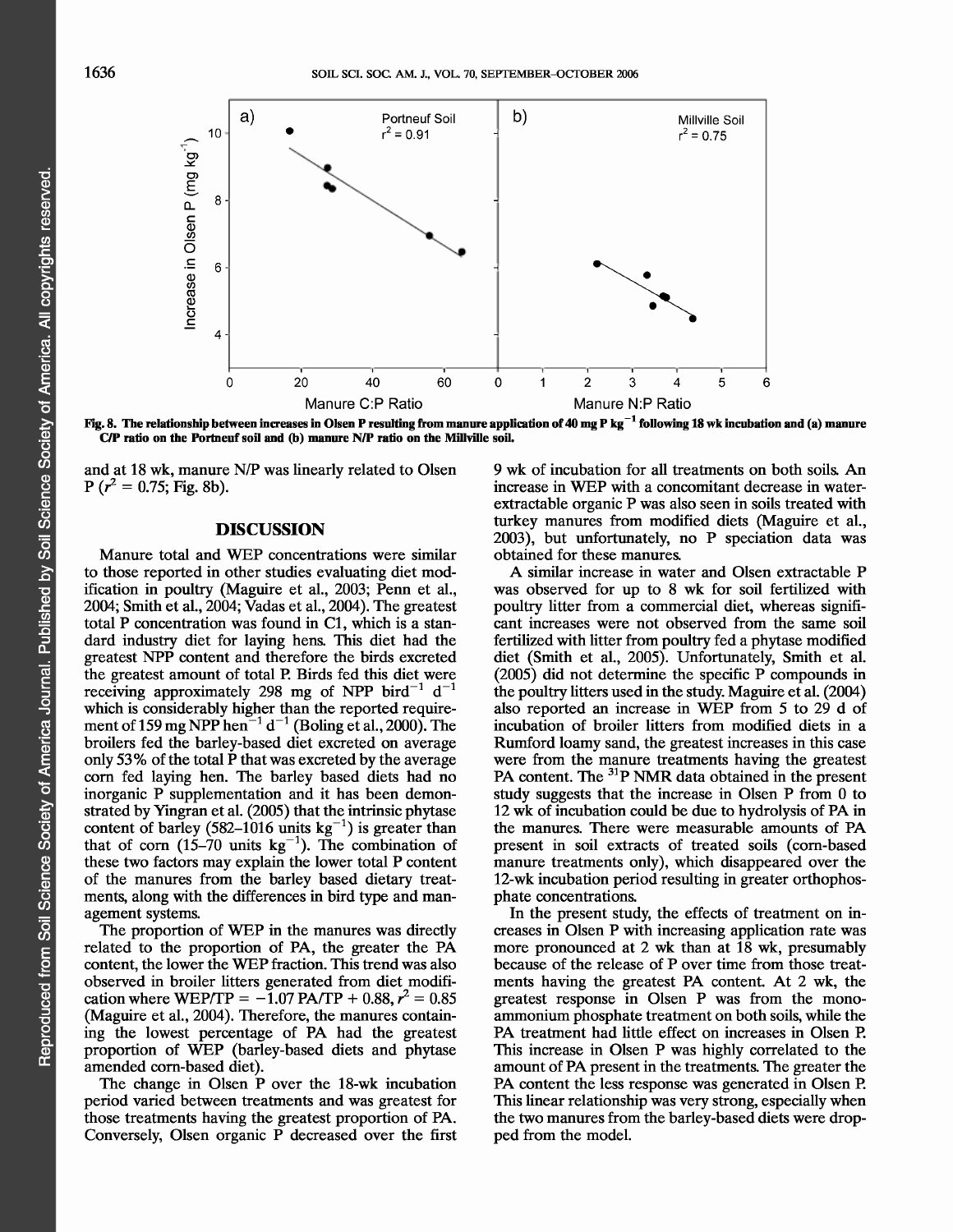The manures resulting from barley fed broilers generated relatively lower increases in Olsen P even though they have very low levels of PA. This could be explained by the large differences in the C/P ratio of these manures (average  $C/P = 60$ ) compared with the manures from the laying hens fed corn (average  $C/P =$ 25). There was more than twice the amount of C added with the manure generated from barley fed broilers. Leytem et al. (2005) showed that the amount of C added with manures to calcareous soils had a large influence on extractable P, the greater the manure C/P ratio, the less Olsen P extracted.

Maguire et al. (2004) also demonstrated that manure PA influenced extractable P in manure-treated soils, and that this influence was more pronounced at 5 vs. 29 d of incubation. In their study, after 5 d of incubation, the water-soluble P was greatest for the manures having the lowest PA content on three out of the four soils studied. As with our study, these treatment effects disappeared over time. Maguire et al. (2004) showed that after a 29-d incubation, the effects of treatment on Mehlich-3 (M3) extractable P were minimal, although on one soil they evaluated, the manure having the greatest PA content had the lowest M3 extractable P, even after 29 d of incubation.

As time progressed throughout the present incubation study, manure properties other than P composition began to have a greater influence on P solubility. On the Portneuf soil, the manure C/P ratio became increasingly linearly related to Olsen P from 2 to 18 wk (Data not shown). Heterotrophic soil microbes are commonly limited by the availability of organic substrate, and can respond rapidly when this becomes available (De Nobili et al., 1996). Microbial processes exert a marked influence on P concentrations in solution, which can alter soluble P levels (Seeling and Zasocki, 1993; Turner and Haygarth, 2001). In many Western irrigated calcareous soils, where soil C levels tend to be low  $(\sim 1\%)$ , C addition has the potential to stimulate microbial activity thereby reducing the soluble P levels via microbial uptake.

In Leytem et al. (2005), application of manures with similar P composition but a wide range of C/P ratios resulted in greater microbial biomass P concentrations. The importance of this was demonstrated by the strong negative correlation between added C and the increase in extractable P for all soils examined, irrespective of soil chemical or physical properties considered likely to regulate P solubility in these soils. This phenomenon is rarely, if ever, considered in studies of manure P dynamics following land application. However, given that microbes in almost all soils are strongly limited by the availability of labile C, it is likely to be highly important wherever manure is applied to soil. For semiarid calcareous soils, which tend to have low OC concentrations, the C/P ratio of added manure can be a key regulator of subsequent soil P solubility.

The same strong trend between manure C/P ratio and Olsen P from 2 to 18 wk was not observed on the Millville soil, although on this soil the manure N/P ratio had a linear relationship to Olsen P at 18 wk. Since the Millville soil had twice the OC content of the Portneuf soil, it is possible that C was not as limiting in this soil and therefore a microbial response may have been more pronounced with N additions as opposed to C additions. A readily available supply of N from manures has been shown to significantly increase soil microbial biomass following manure incorporation (Gaind et al., 2006). Microbial biomass C, N, and P have also been shown to be positively related to one another (Ghoshal and Sigh, 1995). Therefore, increases in readily available sources of C and N, such as those found in manures, has the potential to stimulate increases in microbial biomass. This increase in microbial biomass increases the incorporation of available soil P into microbial biomass, thereby reducing soil P solubility.

# **CONCLUSIONS**

Modifying poultry diets by the addition of phytase, use of low phytate grains, as well as the use of grains with varying intrinsic phytase levels can alter the amount of PA excreted by poultry. As the amount of PA in the resulting manures is reduced, there is an increase in the WEP fraction of the manures. When these manures are land applied and incorporated into calcareous soils, the PA content of the manures can influence the short term P solubility. Manures having a high PA content may be less soluble initially as PA is strongly bound by the soils. This may be particularly important in calcareous soils, as PA is known to precipitate with Ca minerals at low concentrations. Over time, due to microbial breakdown of PA and other organic forms of P, differences in soil P solubility resulting from application of manures may decrease, thereby ameliorating any influence that diet modification had on manure-treated soils. Dietary treatments that reduce total P in manures will have the greatest benefits in reducing potential environmental impacts associated with land application, as less P will be applied if manures are applied based on N application rates, which is still a common practice.

### **REFERENCES**

- Allison, L.E., and C.D. Moodie. 1965. Carbonate. p. 1379-1396. *In* C.A. Black et al. (ed.) Methods of soil analysis. Part 2. 1st ed. Agron. Monogr. No. 9. ASA, Madison, WI.
- Boesch, D.F., R.B. Brinsfield, and R.E. Magnien. 2001. Chesapeake Bay eutrophication: Scientific understanding, ecosystem restoration and challenges for agriculture. J. Environ. Qual. 30:303-320.
- Boling, S.D., M.W. Douglas, M.L. Johnson, X. Wang, C.M. Parsons, K.W. Koelkebeck, and R.A. Zimmerman. 2000. The effects of dietary available phosphorus levels and phytase on performance of young and older laying hens. Poult. Sci. 79:224-230.
- Burkholder, J.A., and H.B. Glasgow, Jr. 1997. Trophic controls on stage transformations of a toxic ambush-predator dinoflagellate. J. Eucaryotic Microbiol. 44:200-205.
- Cade-Menun, B.J., and C.M. Preston. 1996. A comparison of soil extraction procedures for <sup>31</sup>P NMR spectroscopy. Soil Sci. 161 770-785.
- Castro, B., and J. Torrent. 1998. Phosphate sorption by calcareous Vertisols and Inceptisols as evaluated from extended P-sorption curves. Eur. J. Soil Sci. 49:661-667.
- Celi, L., and E. Barberis. 2005. Abiotic stabilization of organic phosphorus in the environment. p. 113-132. *In* B.L. Turner et al. (ed.) Organic phosphorus in the environment. CABI Publishing, Wallingford, UK.